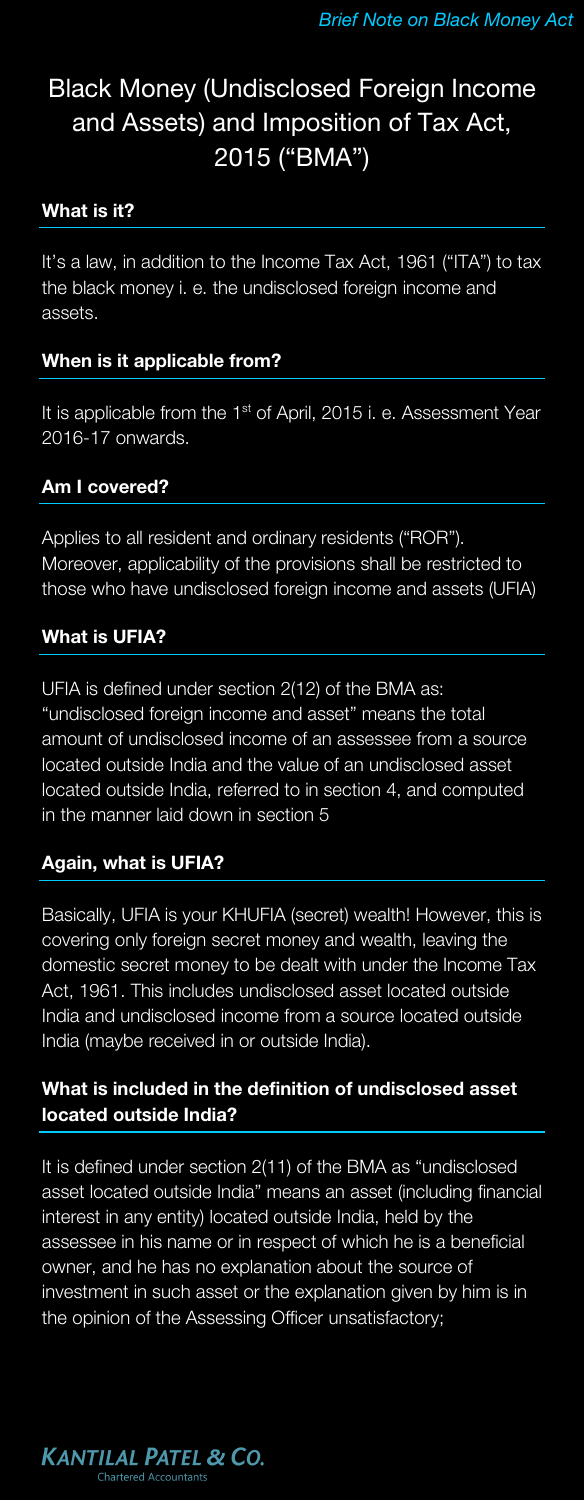### How are the undisclosed assets and income valued?

In relation to assets:

Section 3(1) of the BMA states that there shall be charged a tax in respect of total undisclosed foreign asset of the previous year on the value of such undisclosed asset.

Undisclosed asset located outside India shall be charged to tax on its value in the previous year in which such asset comes to the notice of the Assessing Officer.

Section 3(2) of the BMA contains that the "value of an undisclosed asset" means the fair market value of an asset (including financial interest in any entity) determined in such manner as may be prescribed.

In relation to income:

Tax shall be on the amount of income for that previous year.

#### Is there any deduction available while valuing UFIA?

No deductions, other than the following shall be allowed in the value of the UFIA:

- Income already assessed to tax under ITA;
- 2.Income already assessed or assessable under the BMA;
- 3. From the value of the asset, subject to the Assessing Officer getting convinced that the tax-payer has acquired the undisclosed foreign asset out of the income, which has been assessed or assessable under the BMA, the same proportion as the assessable or assessed foreign income bears to the total cost of the asset. For e. g.,
	- Property purchased in FY2009-10 for INR5million
	- Income out of which asset is acquired, offered to tax in FY2009-10: INR2million
	- Fair value of property in FY2015-16 (year in which UFIA is noticed by AO): INR10million
	- Deduction available: (INR2million/ INR5million)\*INR10million = INR4million
	- Amount of undisclosed foreign asset chargeable under the BMA: INR6million.

## What is the rate of tax?

**KANTILAL PATEL & CO. Chartered Accountants** 

The tax rate on UFIA is 30% (thirty percent). However, the penalty on the same is three times that of the tax amount, making the effective pay-out percentage at 120% of the amount of UFIA.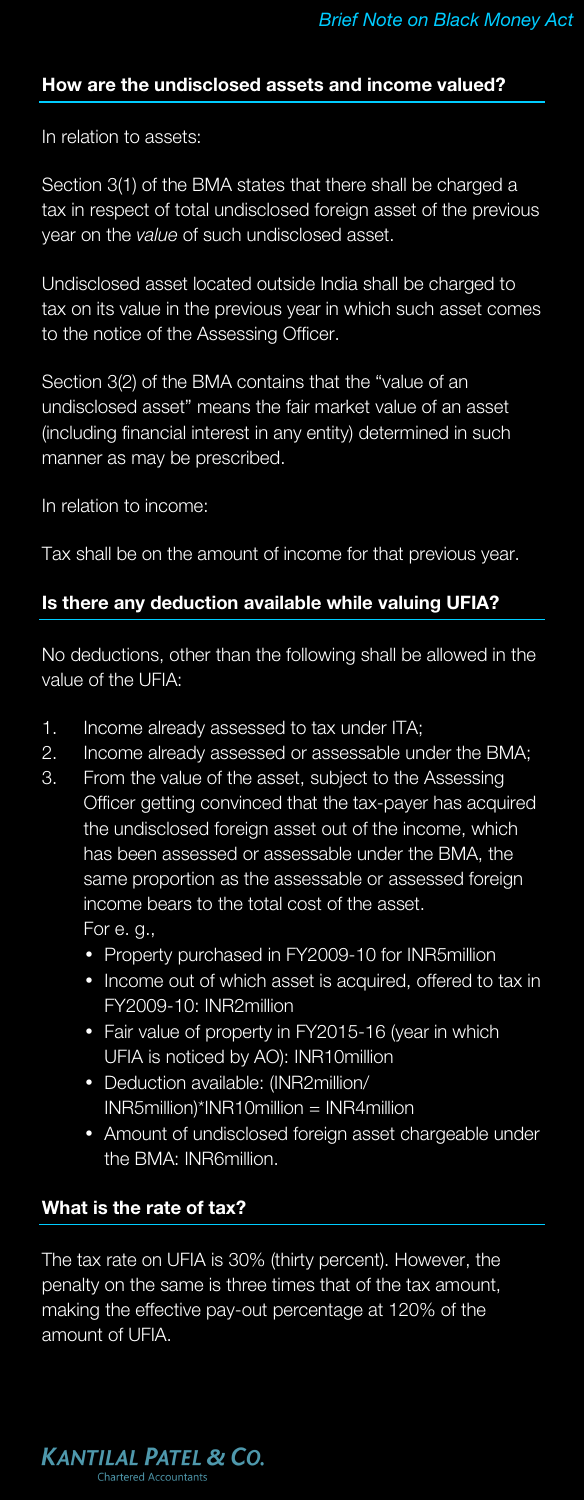#### Is there any voluntary compliance window?

Yes, an initial voluntary compliance window is available till the 30<sup>th</sup> of September, 2015 wherein people holding UFIA can disclose the same and pay tax on such UFIA at 30% plus another 30% of penalty. Such voluntary compliance not only reduces the penalty from three times to one time but also immunizes the defaulter from prosecution under the BMA.

### Tell me more about the voluntary compliance window.

- 1. Voluntary compliance allows all persons to disclose the UFIA till  $30<sup>th</sup>$  September, 2015 in the prescribed Form  $-6$ to the CIT or Principal CIT.
- 2. Such disclosure is to be accompanied with payment (of tax and reduced amount of penalty) which is to be made before the 31<sup>st</sup> of December, 2015.
- 3.Failure to make the payment shall nullify the declaration.
- 4. Such declaration shall give immunity to the person making the declaration from the following other Acts which are ITA, FEMA, Customs, Companies Act, 2013, Wealth Tax Act.
- 5. No relief/ set-off of tax/ penalty paid can be claimed under the ITA.
- 6. Once asset/ income is disclosed under the BMA, the same shall not form part of total income under the ITA.
- 7. Disclosure by firm is mandatory and declaration by partner alone shall not suffice. Declaration by company shall immune all of the company's directors in respect of the said UFIA.

#### Is there any limitation period under the BMA?

The limitation period is only for the purpose of completing the assessment, once the assessment is commenced. The assessment needs to be completed within two years of issuing the notice under section 10(1) of the BMA.

There appears to be no limitation period for commencing the assessment i. e. any old UFIA can also be brought under the BMA tax at any future time.

# Does it include assets acquired when I was studying/ working abroad?

It may so happen that you may have been a non-resident as per the ITA for years when the asset was acquired or income was earned. Let's take an example of Mr. XYZ, an Indian resident till 2002. He had gone to the United States of America for studying in 2002 and then pursued job there till 2007. He wasn't a resident of India as per the ITA for the said period. For the said period, he earned USD250,000 and had bought a small apartment for USD150,000. Without disposing the same, Mr. XYZ returned to India and is now living in India. He

#### **KANTILAL PATEL & CO. Chartered Accountants**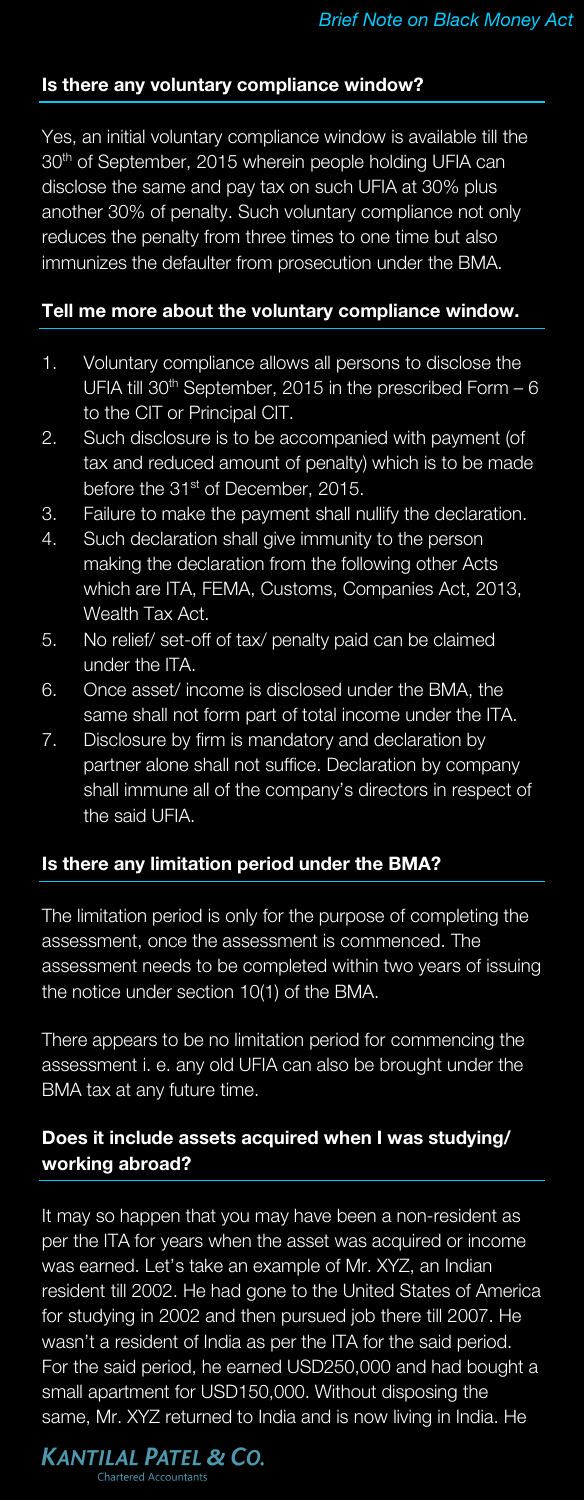is a ROR as per the ITA in 2015. He has also not disclosed the said income earned in the said period and the asset acquired during the same. What would happen?

A plain reading of the applicability and the definitions cover such situations making them liable to tax. However, the same remains outside of the applicability of the BMA:

- Explanation about the source of investment For most of the cases falling in similar lines with that of Mr. XYZ, it may so happen that there shall be an explanation that the same was acquired in the said period out of income earned in the foreign nation while residing there.
- The FAQs (no. 24) released by the CBDT also have the 2.same treatment of non-applicability of BMA on such assets/ income.

Adequate disclosure in ITR should be made from AY2015-16 if not made already.

Hence, the crux is that if you have acquired any undisclosed asset or have earned any undisclosed income, at a time when you were a ROR in India, the source of which cannot be explained, then the BMA has far reaching impact on you and one should consider exploring the voluntary compliance window till it is available.

# Some important FAQs from those issued by the ITD on July 6, 2015

Where an undisclosed foreign asset is declared under Chapter VI of the Act and tax and penalty is paid on its fair market value then will the declarant be liable for capital gains on sale of such asset in the future? If yes, then how will the capital gains in such case be computed?

Yes, the declarant will be liable for capital gains under the Income-tax Act on sale of such asset in future. As per the current provisions of the Income-tax Act, the capital gains is computed by deducting cost of acquisition from the sale price. However, since the asset will be taxed at its fair market value the cost of acquisition for the purpose of Capital Gains shall be the said fair market value and the period of holding shall start from the date of declaration of such asset under Chapter VI of the Act.